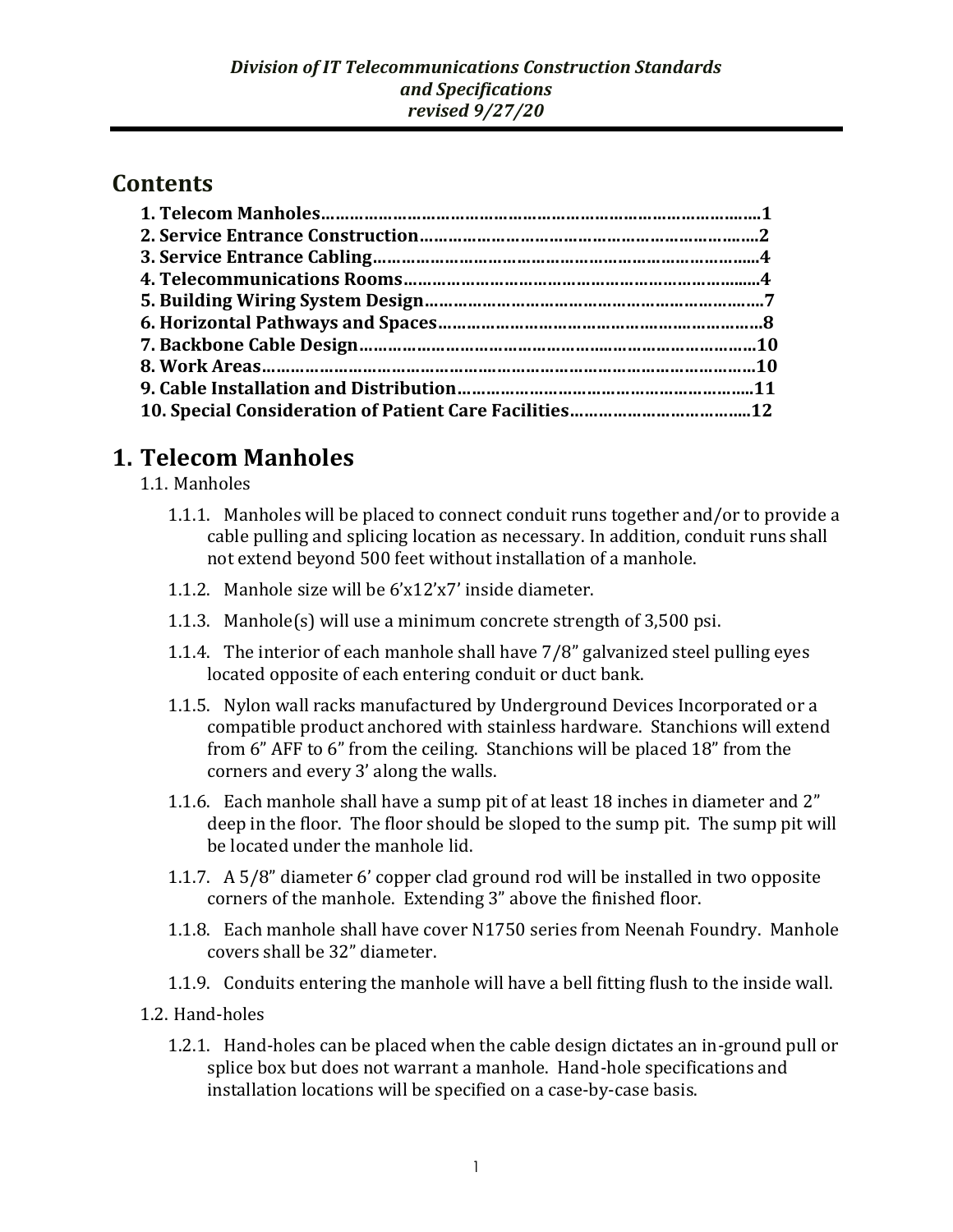### **2. Service Entrance Construction**

- 2.1. General Information
	- 2.1.1. Division of IT will work with Project Management and/or their assigned engineering firm to design service entrances in accordance with the design of the cabling to be installed.
- 2.2. Conduit Quantity, Type, and Size
	- 2.2.1. All buried conduit shall be 4" PVC, schedule 40 concrete encased and rebar reinforced.
	- 2.2.2. Concrete shall be undyed.
	- 2.2.3. All conduit exposed to sunlight shall be UV rated.
	- 2.2.4. Three 4" conduits shall be installed from to a building as a minimum. Specific conduit quantities shall be determined on a building-by-building basis. Items for consideration are: type and use of building, growth, difficulty of adding pathways in the future, alternate entrances, and type and size of cables likely to be installed.
	- 2.2.5. All conduits and inner ducts shall be equipped with a minimum 1,500 lb. Strength mule-tape pull line with sequential numbering.
	- 2.2.6. All new conduits will be tested with a mandrill one trade size smaller than the conduit.
	- 2.2.7. A diverse building entrance will be established if possible and desired for redundancy.
- 2.3. Conduit Installation Methods
	- 2.3.1. Galvanized metal conduit shall be installed through the building penetration, outside of the building, to be connected to PVC conduit for the rest of the run. Metal conduit shall be extended 5 feet away from the building foundation.
	- 2.3.2. Metal conduits entering the building through the floor slab shall be extended a minimum of 4 inches above the finished floor. Conduits entering the building through a sidewall shall be extended a minimum of 3 inches beyond the inside wall.
	- 2.3.3. The ends of metallic conduit shall be reamed, bushed, and grounded according to the NEC and NESC.
	- 2.3.4. Top of conduit must be buried at least 36 inches below the ground surface.
	- 2.3.5. The conduit shall slope down and away from the building to accommodate drainage.
	- 2.3.6. After installation of cables, Division of IT or its authorized vendor shall be responsible for sealing all conduits. All conduits shall be plugged to restrict infiltration of gas, water, and vermin.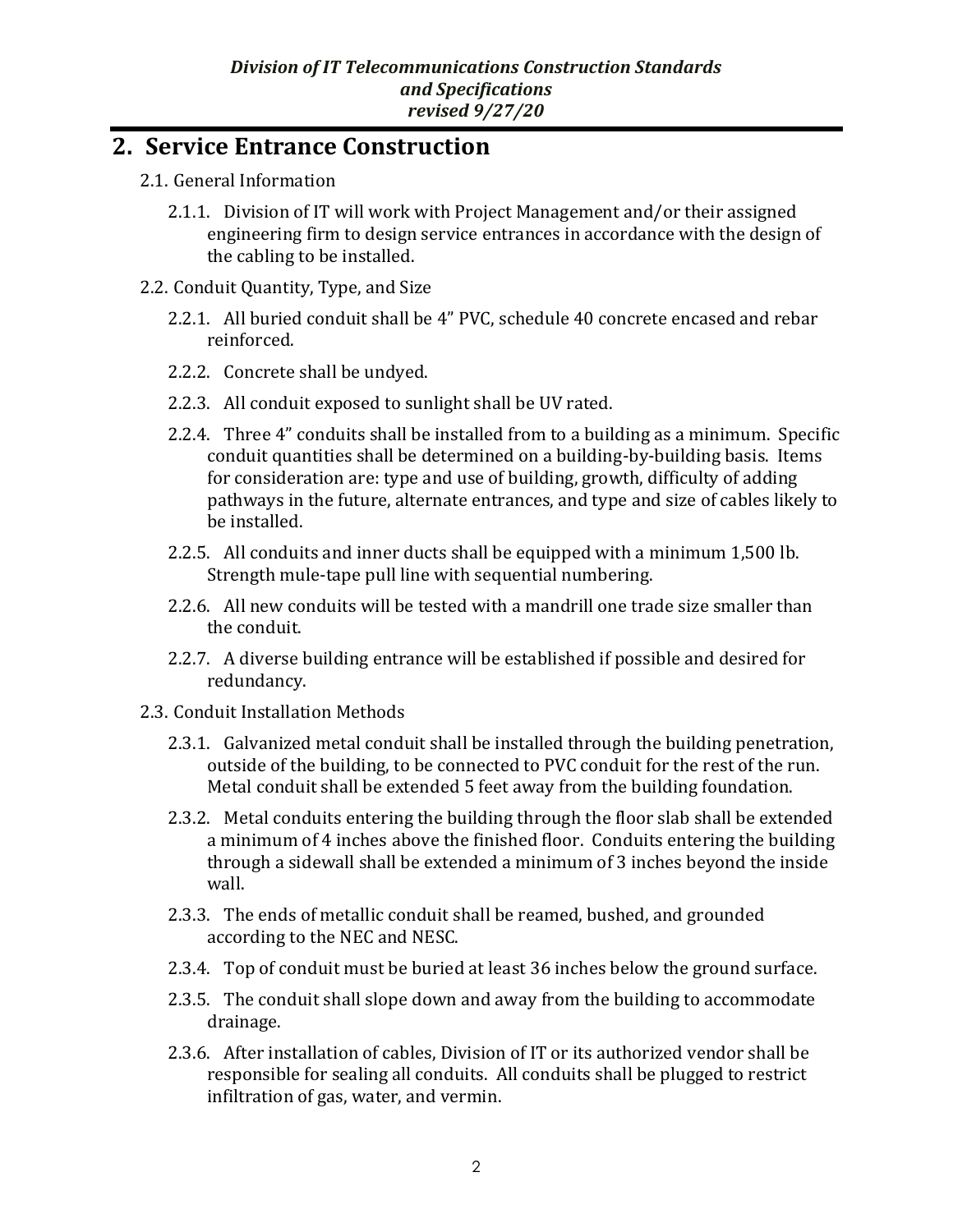2.3.7. When joint-trenches are used to install other utilities along with telecommunications facilities, the following separation distances should be used:

| <b>Adjacent Structure</b>         | Minimum<br>Separation                              |
|-----------------------------------|----------------------------------------------------|
| Power or other foreign<br>conduit | 3 inches of concrete                               |
|                                   | OR.                                                |
|                                   | 4 inches of masonry                                |
|                                   | <b>OR</b>                                          |
|                                   | 12 inches of well-tamped<br>earth                  |
| Pipes (gas, oil, water, etc.)     | 6 inches when crossing<br>*12 inches when parallel |

2.3.8. The total number of bends in a conduit section run shall not exceed 270 $^{\circ}$ total bends. Each bend shall have a radius not less than:

| Radius                      |
|-----------------------------|
| Six (6) times the internal  |
| diameter                    |
| Ten (10) times the internal |
| diameter                    |
|                             |

- 2.3.9. Conduit from manhole to building should be less than 500'.
- 2.3.10. Conduit installation methods shall follow industry standards. Reference ANSI/TIA-569-C and BICSI TDMM Manuals.

## **3. Service Entrance Cabling**

- 3.1. General information.
	- 3.1.1. Division of IT will provide design requirements for the facility. All new construction will specify the following facilities to be installed to the building:
		- 3.1.1.1. 48 strand single-mode fiber
		- 3.1.1.2. Twisted pair copper (size dictated by building sq. ft.)
		- 3.1.1.3. Coaxial copper cable (either .500" or .750" in diameter)
	- 3.1.2. Division of IT or its authorized vendor will engineer and install all service cable.
	- 3.1.3. A diverse entrance cable will be established if possible and desired for redundancy.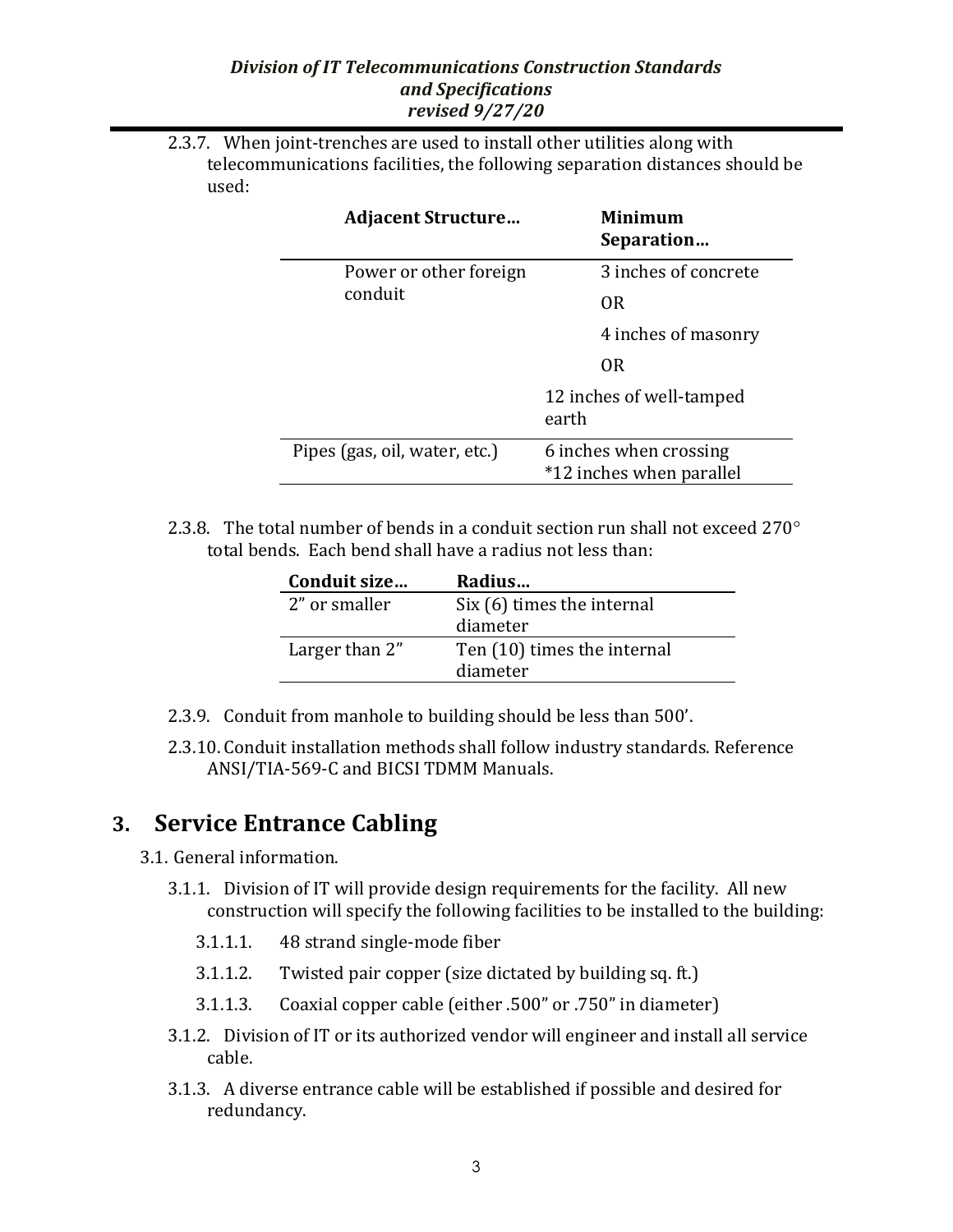- 3.1.4. Costs for such facilities will be paid for as follows:
	- 3.1.4.1. Division of IT will provide service cabling up to the nearest existing manhole feeding a particular building. The construction project funds will pay for service facilities and construction from the nearest existing manhole into the building.

### **4. Telecommunications Rooms**

- 4.1. Main Telecom Room
	- 4.1.1. There shall be a main telecommunications room in which the telecommunications service entrance facilities are housed and where the backbone cables in the building connect to the service entrance cables.
	- 4.1.2. The location of the main telecommunications room must be based on detailed information about the building and the site. The location of the main telecommunications room has a significant impact on all other aspects of telecommunications distribution design. The three main considerations of telecommunications room location are: 1) OSP conduit access into the building; 2) access to cable pathways; 3) horizontal data cabling distance limitations 90 meters (295 feet).
	- 4.1.3. The main telecommunications room should be located on an outside wall at or near the location of the conduit penetration into the building. The best location for horizontal cabling is mid-building. A compromise between these two will locate the main telecom room.
	- 4.1.4. If the main telecommunications room is not located at the conduit entrance point, EMT or rigid metal conduit shall be extended from that point into the main telecommunications room with appropriate sized pull boxes, not exceeding 150 feet and no more than two 90°bends. Conduit must be grounded at both ends with a #6 stranded conductor, not attached to the closest point in the service grounding electrode system.
	- 4.1.5. When referring to the nearest telecommunications room in the building, it shall be defined as the nearest telecommunications room on the same floor as the location being discussed.
- 4.2. Telecom Room Location and Size
	- 4.2.1. In order to better utilize electronic equipment, the number of telecommunications rooms should be minimized. This is limited by the maximum length of 90 meters (295') for horizontal cable runs.
	- 4.2.2. Telecommunications rooms shall be accessible from common areas and not from occupied space.
	- 4.2.3. Telecommunications rooms should be vertically stacked (in multi-floor buildings) and must be sized according to the services provided from each telecommunications room based in the following guidelines. Please note that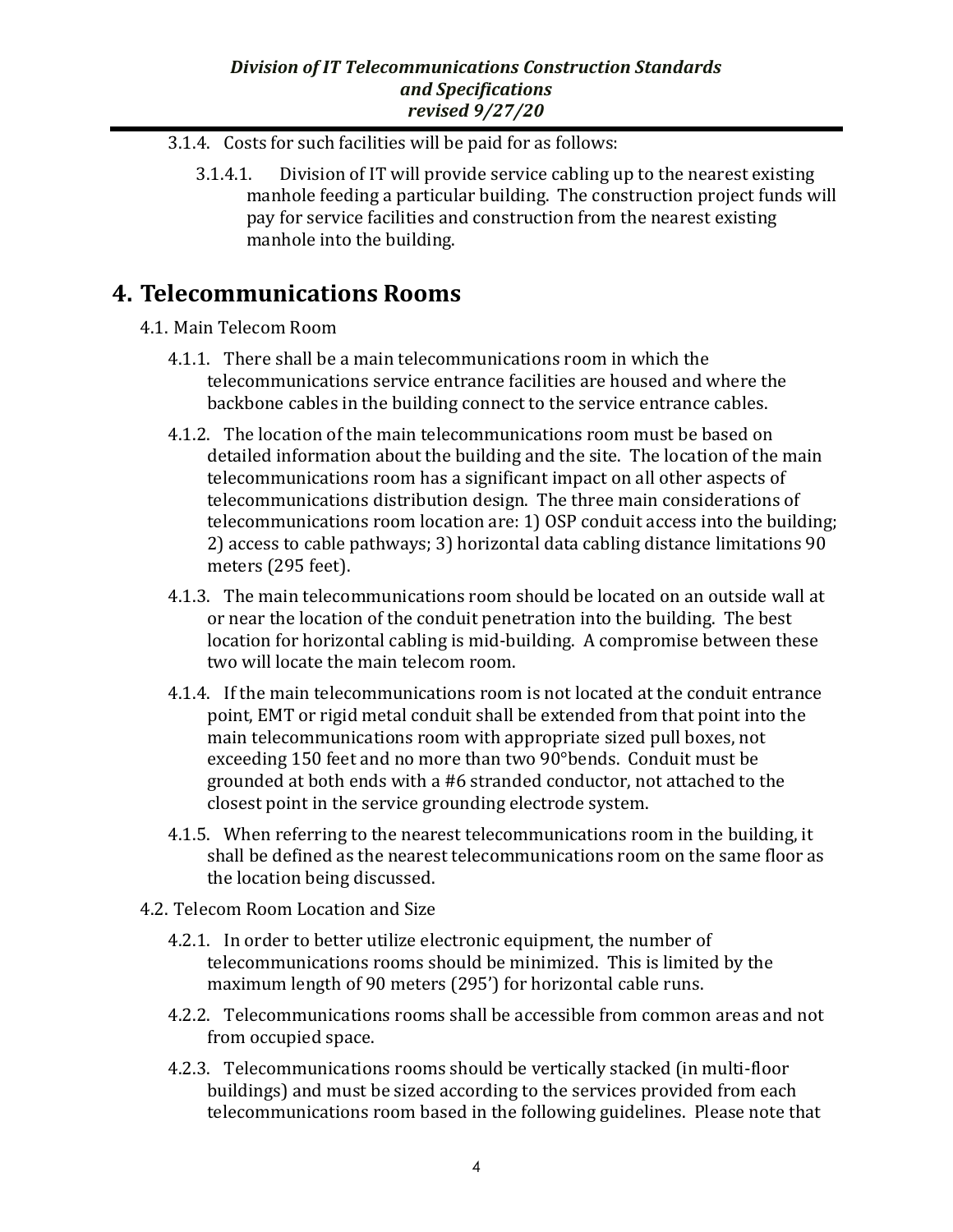square feet requirements as well as room configuration should be decided taking rack clearances into consideration.

4.2.4. Please note that square footage specifications take into account the space needed for voice, data, security, and CATV services, while rack clearances listed in the following (rack clearance) chart cover clearances needed for data services.

| Number of data | Number of Racks | Space Required |
|----------------|-----------------|----------------|
| drops          |                 |                |
| 1 - 144        |                 | 9'x6'          |
| 144 - 288      |                 | 9'x8'          |
| 193 - 384      |                 | 9'x10'         |
| $385 - 576$    |                 | 9'x12'         |
|                |                 |                |

Rack clearances:

| <u>Item</u>              | <b>Clearance</b> |
|--------------------------|------------------|
| Rack foot print          | 20"x24"          |
| Front                    | 36"              |
| Rear                     | 36"              |
| Sides (between<br>racks) | 6"               |
| <b>Exterior Side</b>     | 36"              |

4.2.5. There should be one telecommunications room on each floor unless the total number of outlets in the building is less than 150. For buildings with less than 150 total data drops, all outlets may be consolidated into one room as long as the distance limitation of 90 meters is not exceeded.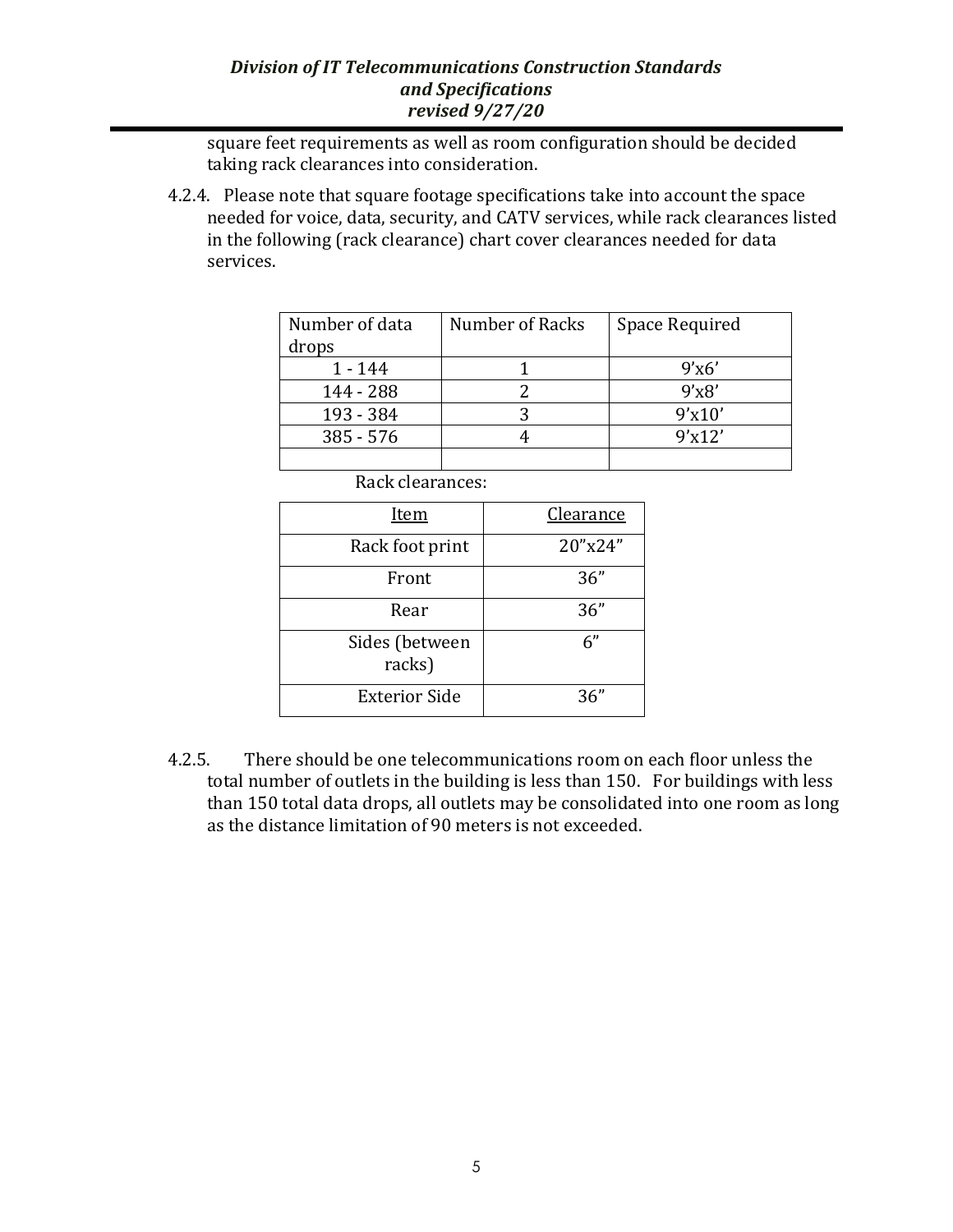

- 4.3. Telecom Room Environment
	- 4.3.1. Note #1 shows the location of a dedicated L5-30 circuit per rack. A L5-30 using emergency power is also required if available per rack. All outlets near 18" AFF.
	- 4.3.2. HVAC needs to be conditioned to the same standards and the occupied areas in the building. This temperature and humidity need to be maintained 24/7/365.

| <b>Environmental Factor</b> | Requirement                      |
|-----------------------------|----------------------------------|
| Temperature Range           | 18 $\degree$ C to 24 $\degree$ C |
|                             | 68°F to $75$ °F                  |
| <b>Humidity Range</b>       | 30 percent to 70 percent         |
|                             | relative                         |
| Air Quality                 | Filtration systems may be        |
|                             |                                  |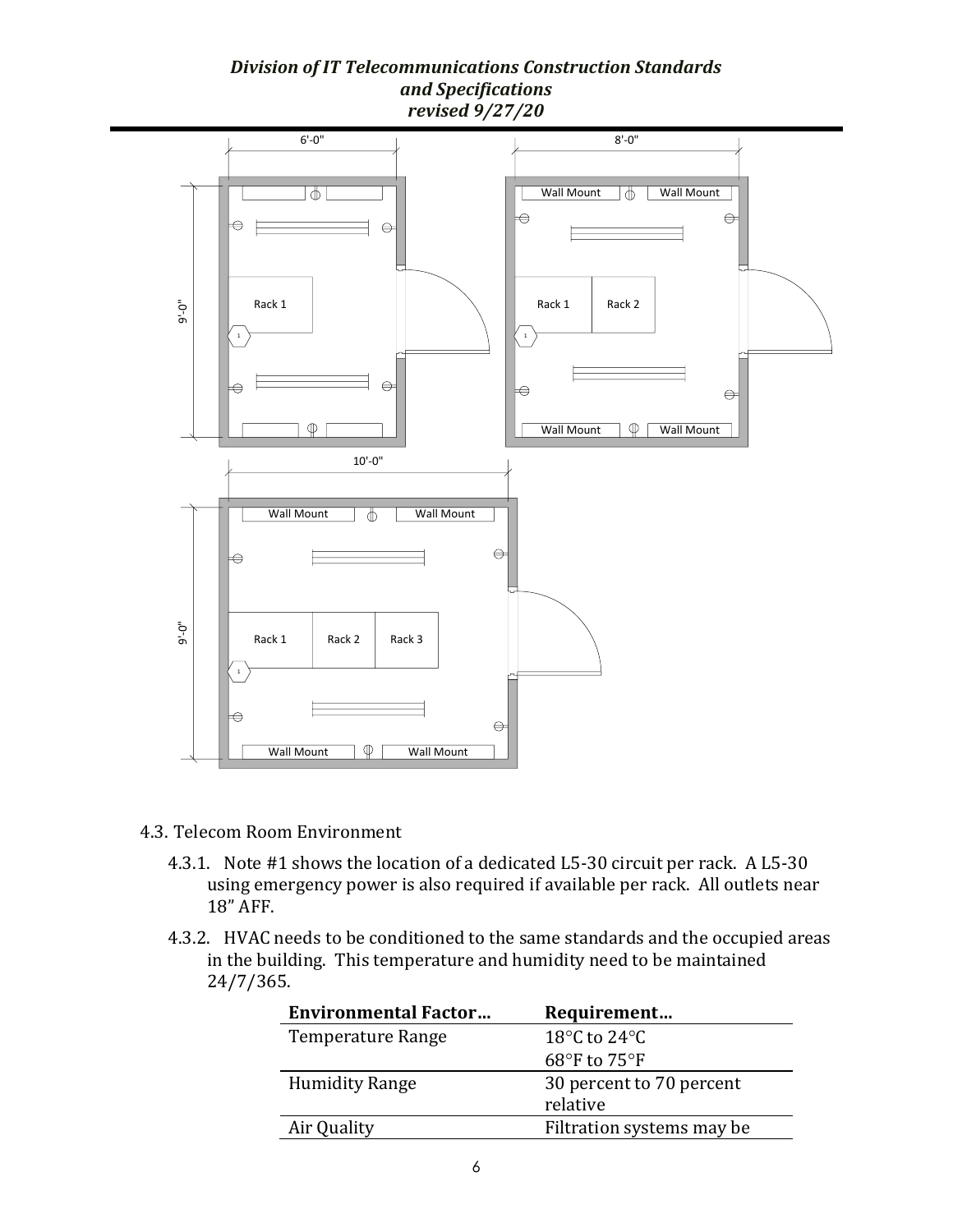| required to minimize particle |
|-------------------------------|
| levels in the air             |

- 4.3.3. A 12,000 BTU heat load per rack should be used for calculations.
- 4.3.4. Lighting shall be dual bulb florescent lights located on each side of the racks, parallel with the rack. A minimum 500 lx (50 foot-candles) measured 3 feet above the floor. Lights should be mounted at 8'5".
- 4.3.5. Access door shall be 3 feet wide by 7 feet high and should open outward. For rooms where the door opens inward, the room shall be sized larger in order to provide for lost useable square footage.
- 4.3.6. ¾ inch AC grade plywood shall be securely fastened to all 4 supporting walls. Painted with a light color. Fire retardant paint shall be used.
- 4.3.7. No ceiling in the telecom room.
- 4.3.8. Flooring should be sealed concrete or tile.
- 4.3.9. No surface mounted electrical conduit should be used.
- 4.3.10. A 2"x6"x ¼" minimum grounding buss bar connected to the building grounding system specified by ANSI/TIA-607-B. Mounted near the rack.
- 4.3.11. 6 standard electrical outlets spaced around the room at 18" AFF.
- 4.3.12. All telecom rooms will be locked. Plumbing supply and drain lines are not allowed in the space.
- 4.3.13. A pre-action double interlock fire sprinkler system should be used in telecom rooms if possible to protect equipment.
- 4.3.14. Electronic card access is needed for telecom room security and access.

### **5. Building Wiring System Design**

- 5.1. General Information
	- 5.1.1. Construction projects for new buildings and major renovations shall include costs for wiring/re-wiring per the standards indicated.
	- 5.1.2. Division of IT will work with consultants on the following issues:
		- 5.1.2.1. Telecommunications room sizes, locations, and quantities
		- 5.1.2.2. Vertical risers, spaces, and cabling
		- 5.1.2.3. Horizontal pathway and spaces
		- 5.1.2.4. Horizontal cable and connecting hardware
	- 5.1.3. Except for pathway construction, Division of IT will provide all material and equipment. This includes cable, voice/data/catv outlets and faceplates, equipment racks, and electronic equipment and all miscellaneous hardware.
	- 5.1.4. The contractor will install owner-provided cable.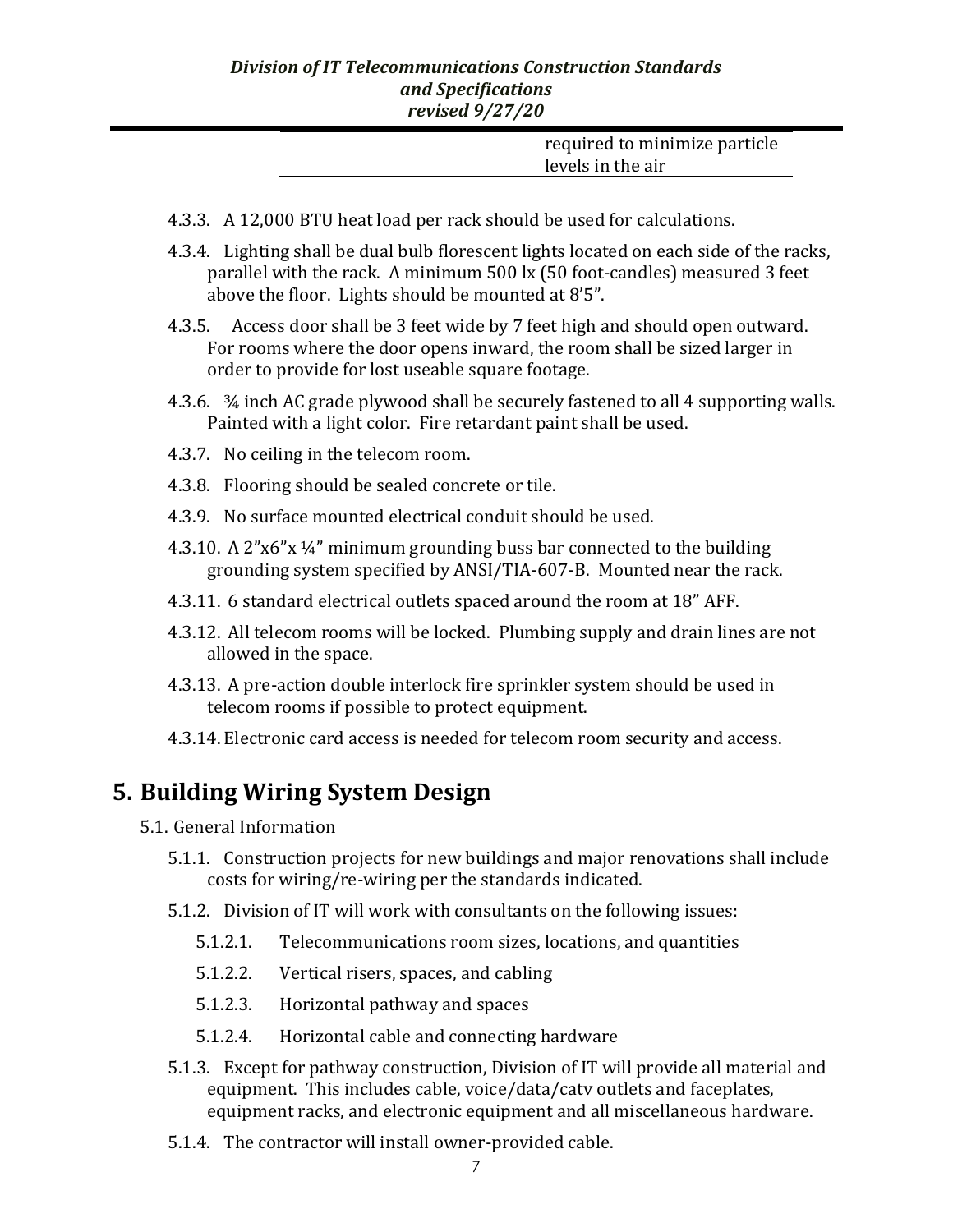- 5.1.5. Project design shall call for adequate backbone conduits between telecommunications rooms. Conduit size and quantity shall be dictated by the size, type and quantities of the cables to be installed but preferred not to be less than four (4) inches in diameter.
- 5.1.6. Cables do not need to be labeled by the contractor.
- 5.1.7. Division of IT will terminate, label and test all cabling and install all electronic equipment.
- 5.1.8. Cat6A shall be installed directionally from the telecom room outward.

## **6. Horizontal Pathways and Spaces**

- 6.1. General Information
	- 6.1.1. To avoid electromagnetic interference (EMI), all pathways shall provide clearances of at least 4 feet from motors or transformers, 1 foot from conduit and cables used for electrical power distribution, 5 inches from fluorescent lighting.
	- 6.1.2. Horizontal Pathways
		- 6.1.2.1. Pathways must support cables and provide protection. Pathways should be planned to facilitate original installation as well as ongoing maintenance, additions, and relocations.
		- 6.1.2.2. Conduit, trays, or other pathway hardware are to be used above the ceilings. Appropriate design of horizontal pathways should accommodate the hanging of cables loosely above suspended ceilings requires appropriate hardware (J-hooks, rings, etc.). Support hardware must not have sharp edges.
		- 6.1.2.3. Cable trays should have twelve (12) inches of clearance above the tray. The designer should ensure that other building components (e.g., lighting fixtures, structural supports, air ducts) do not restrict access to the cable tray.
		- 6.1.2.4. Cable routing, support, and sealing of penetrations must meet applicable UMC codes.
		- 6.1.2.5. EZ Path series 44 fire wall sleeves are requires where a cable tray path crosses a firewall. The quantity of EZ Path series 44 fittings will equal the capacity of the cable tray, not just the initial cabling demands.
		- 6.1.2.6. Conduit, cable tray, and J-hooks will be designed to allow a 40% growth.
		- 6.1.2.7. Hanging cable supports must be no more than 5 feet apart as the installed cable must exhibit some sag in hanging. This provides visual evidence that cable tension is within 25 pounds as required in EIA-568-A.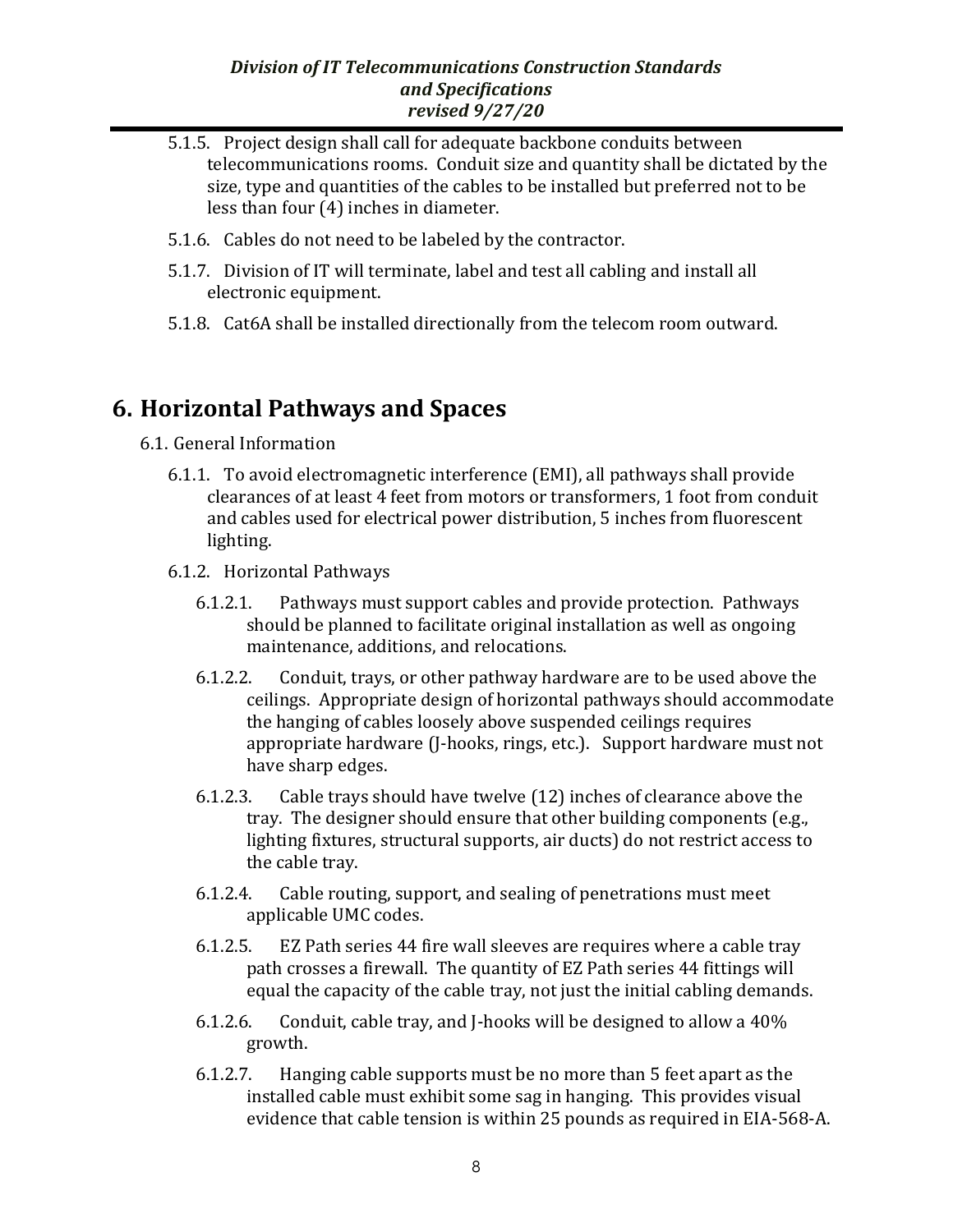- 6.1.2.8. Bundles of cables supported by typical J-hooks should not be larger than 50 cables, unless additional support is provided.
- 6.1.2.9. Horizontal pathway design should take into consideration the horizontal cabling distance limitations of 90 meters (295 feet) from the telecommunications room to the outlet.
- 6.1.2.10. When conduit is used, sections of conduit shall be no longer than 150 ft and must not have more than or the equivalent of  $270^\circ$  bends between pull points or pull boxes.
- 6.1.2.11. Conduit inside bend radius must be:

| Conduit<br>size | Bend radius                      |
|-----------------|----------------------------------|
| 2" or less      | Six times the inside<br>diameter |
| More than 2"    | Ten times the inside<br>diameter |

6.1.2.12. Pull boxes should be placed directly after a bend or sized accordingly if the pull box is located at the bend.

| <b>Conduit Size</b> | # of cables   |
|---------------------|---------------|
| 1"                  | 3 cables max  |
| $1 - 1/4"$          | 4 cables max  |
| $1 - 1/2"$          | 6 cables max  |
| יי?                 | 12 cables max |
| 2"                  | 20 cables max |

6.1.2.13. Conduit fill limits must be followed to avoid over-packing cables:

- 6.1.2.14. At a minimum, 1" conduit shall be extended from the outlet location box into the ceiling for entrance into the building cable distribution system. The conduit should turn 90° then bushed. This conduit must terminate before passing through a fire rated wall.
- 6.1.2.15. Outlet boxes shall be  $4''$  x  $4''$  x  $2\frac{1}{2}$ " and shall have plaster rings to accommodate a 2" x 4" faceplate. A sample faceplate will be provided upon request. Joint power and telecom boxes are not allowed, even with separation.
- 6.1.2.16. Outlet boxes must be specified for all openings including walls, systems furniture, wiremold, etc. When using wiremold a WIREMOLD brand model 5744S outlet box (or approved equal) must be provided.
- 6.1.2.17. Dual channel raceway such as Wiremold 4000 a decora (GFCI) style device plate opening.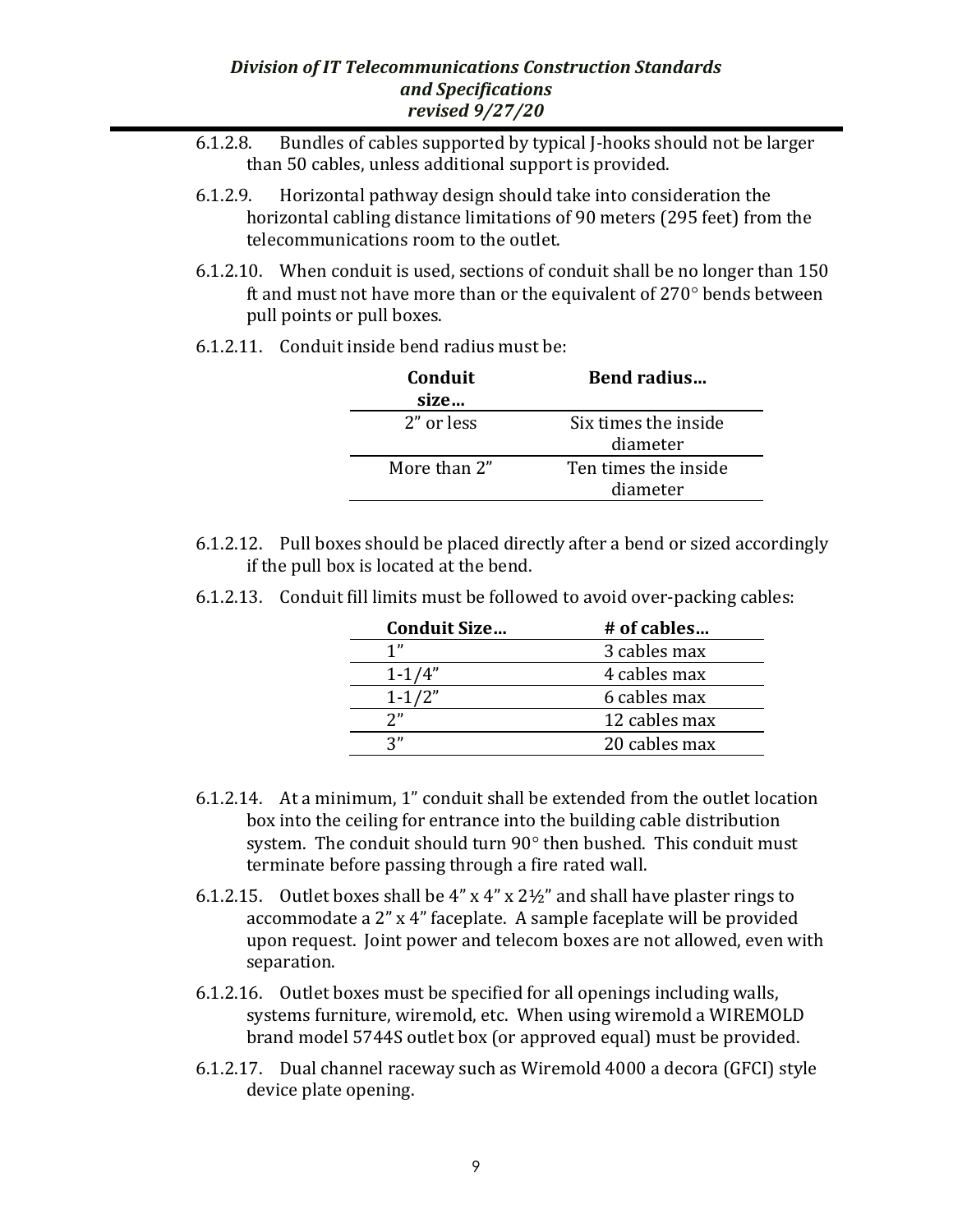- 6.1.2.18. When possible, outlet locations should be placed above the work surfaces for easy access. Outlet boxes built into the floor are not recommended.
- 6.1.2.19. Cabling shall be supported above drop ceiling completely by cable tray or J-hooks.

# **7. Backbone Cable Design**

- 7.1. Twisted pair copper cable, fiber, and coaxial backbone cabling and connecting hardware shall be installed in accordance with the requirements of the building.
	- 7.1.1. A hybrid 12 strand multi-mode and 12 strand single-mode fiber will be installed between the main telecommunications room and all other telecommunications rooms.
	- 7.1.2. Copper coaxial cable and the appropriate connecting hardware will be installed as required for current or future CATV services.
	- 7.1.3. Copper twisted pair will be sized for the building needs.

## **8. Work Areas**

- 8.1.1. General Requirements
	- 8.1.1.1. Current standards call for installation of two CAT6A cable for data and voice at each outlet location. Ethernet is the supported protocol for data applications.
	- 8.1.1.2. On a case-by-case basis, Division of IT will work with the owner to design/install multi-mode fiber to the desk-top.
	- 8.1.1.3. Building areas not designed as office space shall be designed according to the occupant's requirements. This includes areas such as labs, conference rooms, lobbies, etc.
	- 8.1.1.4. End-user voice/data outlets should be located within 3 meters (10 feet) of the work area or possible work areas.
	- 8.1.1.5. Electrical outlets should be placed near data outlet locations.
	- 8.1.1.6. Copper coaxial cable for use in classrooms, labs, office space, etc. will be installed only upon request of the owner.
- 8.2. Office Space
	- 8.2.1. All office space shall be designed with three (3) data outlets for on two opposite walls. Cubicles or enclosed office areas with less than 150 sq. ft. shall have at a minimum two data outlets.
- 8.3. Classrooms
	- 8.3.1. All classrooms shall be designed with a minimum of four (4) data outlets.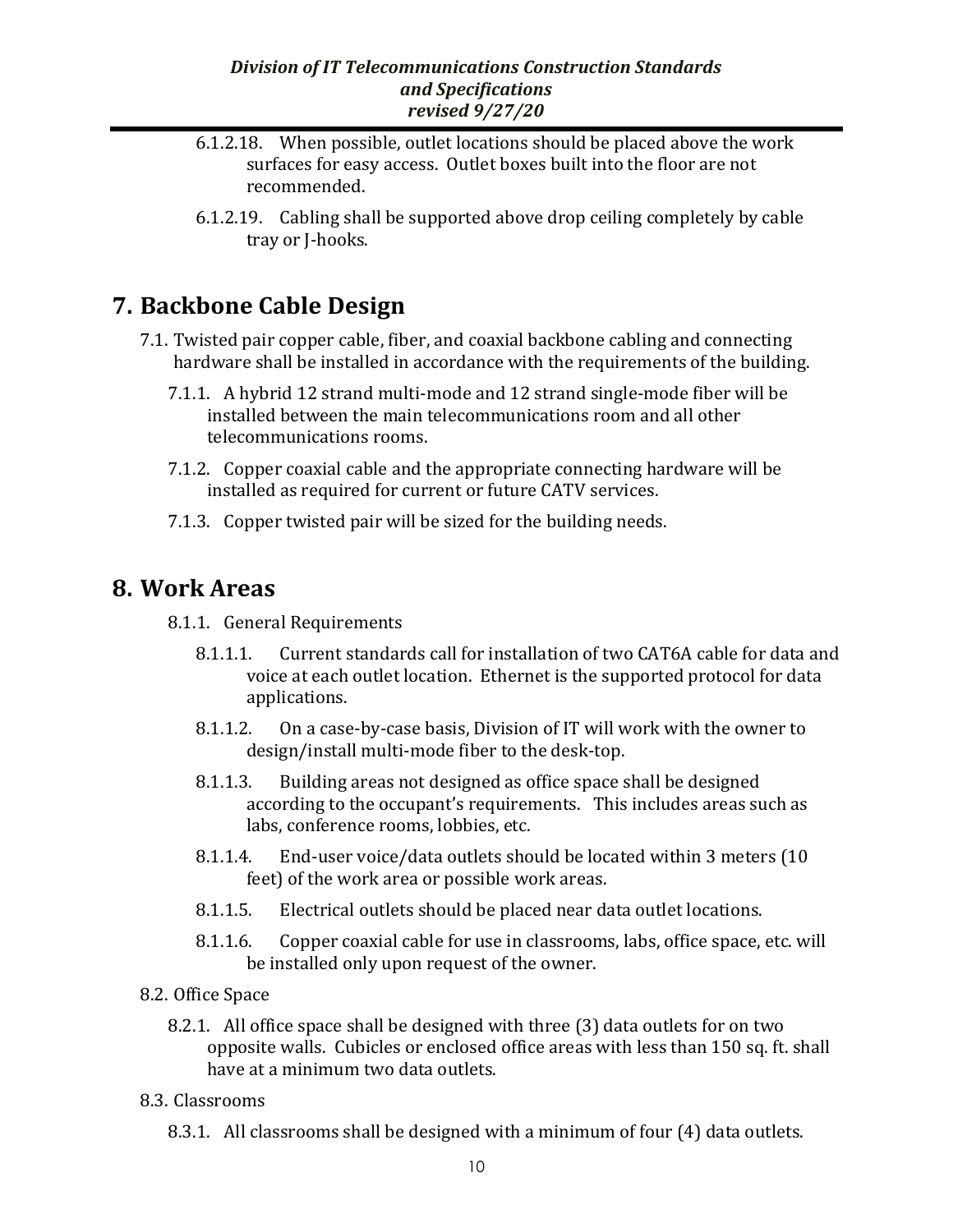- 8.3.2. CATV outlets in classrooms shall be installed as required by the owner.
- 8.4. Auditoriums
	- 8.4.1. All auditoriums shall be designed with a minimum of three (3) data outlets at the front stage area and the same in the rear "control room" if such a room exists.
	- 8.4.2. At least one (1) copper coaxial cable, for CATV service, will be installed in every auditorium. Additional outlets in auditoriums will be installed upon request.
- 8.5. Systems Furniture
	- 8.5.1. Systems furniture should be designed/ordered with electrical and telecommunications wiring requirements in mind. Panels that cover wall outlets are not permitted.
	- 8.5.2. Separate power poles should be provided to separate voice/data wiring from electrical wiring, or physical separators must be provided within the pole.
	- 8.5.3. Voice/data wiring should be accommodated within the "top-cap" of the furniture. If the top-cap cannot be used, physical separation of voice/data and electrical cables in the base of the panels is required.
	- 8.5.4. The outlet box should be integrated within the furniture above desktop level.
	- 8.5.5. It is not recommended to have cabling enter systems furniture panels through floor access boxes.
- 8.6. Wireless Access Points
	- 8.6.1. Wireless access points require one data outlet terminated above the accessible ceiling with a ten (10) foot slack coil.
	- 8.6.2. Spacing of the wireless access points should be based on a 25-foot grid for patient care facilities or high capacity areas.
	- 8.6.3. Spacing for other areas should be based on a 45 foot grid pattern.
- 8.7. Alertus Devices
	- 8.7.1. Shall be installed:
		- 8.7.1.1. In public areas where people can gather without computer access.
		- 8.7.1.2. In common gathering areas outside classrooms that have less than 100 seats.
		- 8.7.1.3. In large classrooms of 100 seats and larger. Located inside the classroom at the teaching wall.
		- 8.7.1.4. Public areas, not near the entry way of a building. Not visible from the exterior of the building.
		- 8.7.1.5. In all E&G buildings.
		- 8.7.1.6. Installed at 56" AFF with a double gang box.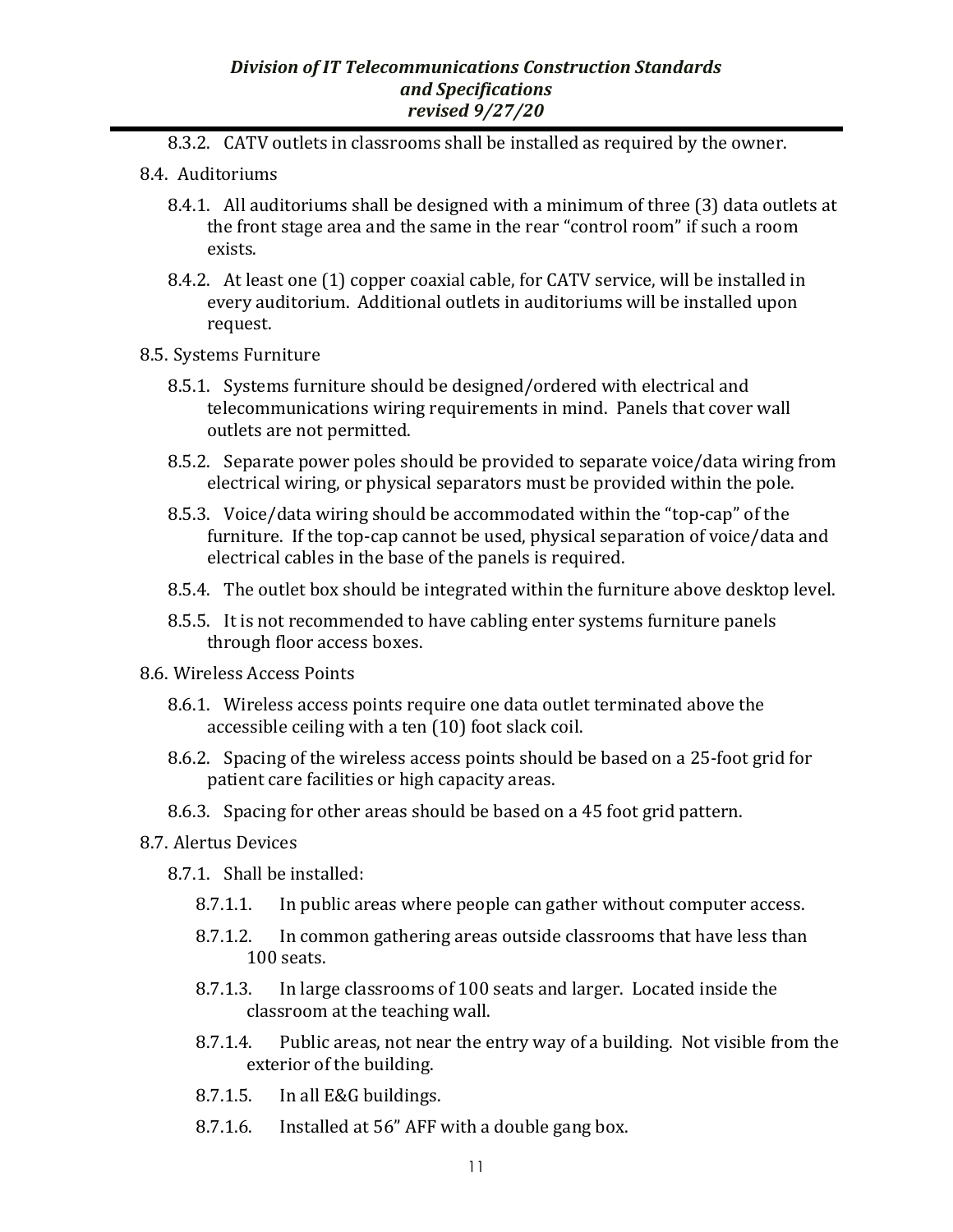- 8.7.1.7. With one data cable.
- 8.7.1.8. Not required in secure facilities.
- 8.7.1.9. Installed by DoIT.
- 8.8. Security Cameras
	- 8.8.1. Shall be installed:
		- 8.8.1.1. In areas to capture the front view of people entering and exiting a building.
		- 8.8.1.2. In areas leading to connected buildings capturing the front view of people entering and exiting.
		- 8.8.1.3. Exterior cameras will cover student gathering areas.
		- 8.8.1.4. Exterior cameras will be installed in a flush 2x4 electrical box.
		- 8.8.1.5. Interior cameras will be terminated on a jack above the ceiling or in a flush 2x4 box depending on the ceiling type.
		- 8.8.1.6. Network based by DoIT for Campus and Hospital Security for the Hospitals and Clinics.
		- 8.8.1.7. With one data cable to the local telecom room.
		- 8.8.1.8. In all E&G buildings.
	- 8.8.2. More cameras can be added at the customer's request and expense.

## **9. Cabling Installation and Distribution**

- 9.1. Cable Type, Source of Materials, and Assignment of Tasks.
	- 9.1.1. All vertical and horizontal in-building cable shall be plenum rated.
	- 9.1.2. All cable will terminate in a telecom room on the same floor as the outlet.
	- 9.1.3. Division of IT will install all backbone cable and perform terminating and testing of such facilities.
	- 9.1.4. The contractor shall install owner provided cabling as specified for the project. The Division of IT will terminate and test all contractor installed cabling. Division of IT will provide all materials including cable, connecting hardware, terminals, equipment racks, etc.
	- 9.1.5. The contractor/installer shall consider the following critical installation practices when installing telecommunications cabling.
		- 9.1.5.1. Physical separation from all sources of EMI is critical. Sources of EMI include but are not limited to: motors, transformers, copiers, construction equipment, and branch circuit power cables. Cabling that leaves physical pathways and extends into office areas must not lay on fluorescent lighting.